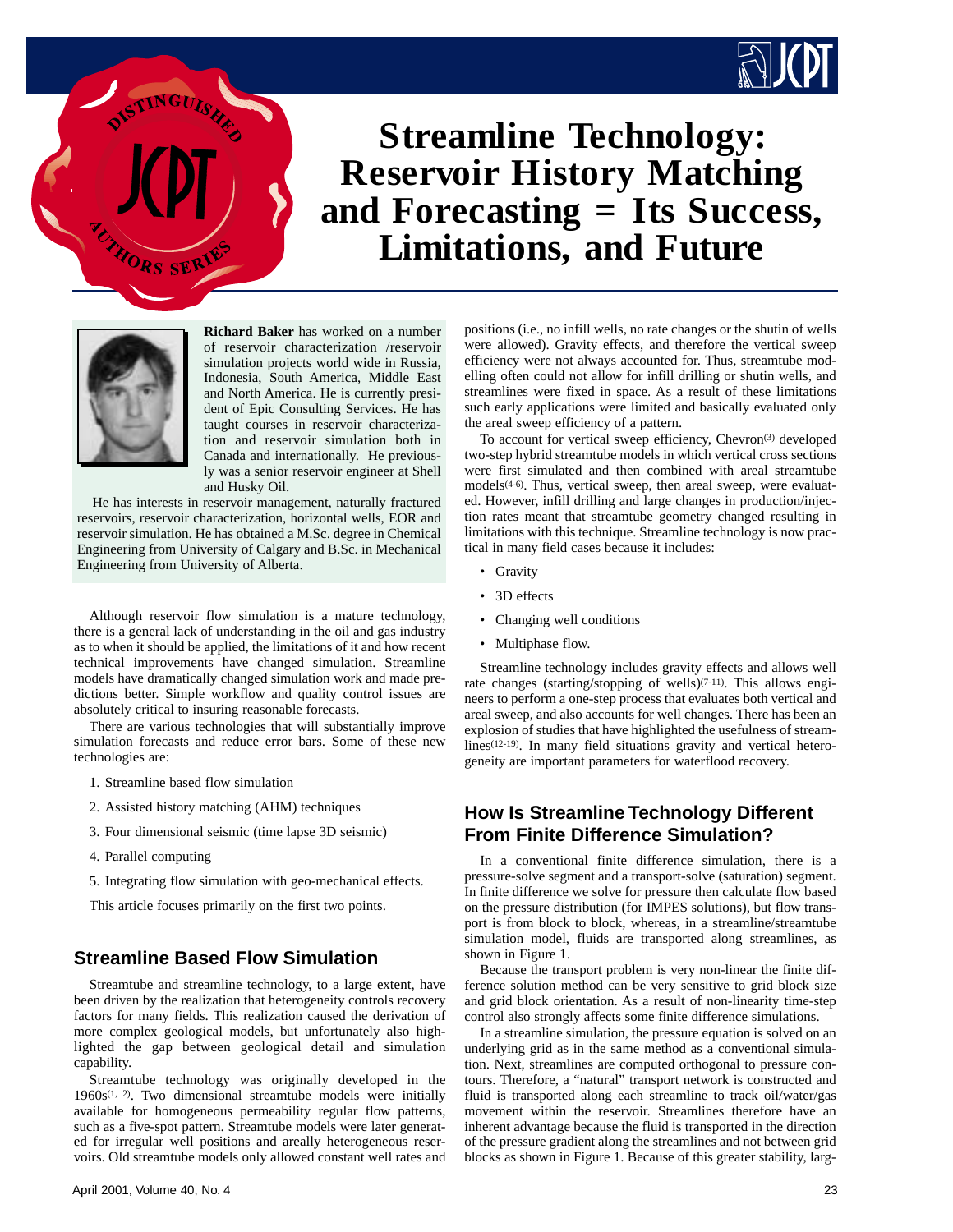

er time-steps with less sensitivity to grid block size and orientation can be used<sup>(10)</sup>.

Displacement along any streamline follows a one-dimensional solution with no crossflow among the streamlines. Therefore, well response is simply the summation of a series of 1D flow simulations.

As suggested above, three-dimensional streamline models have some very significant applications/advantages over conventional simulations. The application/advantages are:

#### 1. Speed

2. Easier visualization/conceptualization of injector-producer coupling of flow

- 3. Better drainage area identification
- 4. Easy calculation of production allocation factors for waterfloods or gas floods
- 5. Easy ranking of complex geological/geostatistical models
- 6. Easy incorporation of entire field models
- 7. Assisted history matching (more on this later)
- 8. Potentially, a more accurate solution.

Simply put, streamline simulation can be 100 times faster than conventional simulation. However, in practical field studies the overall computing time "speed up" factor is in the 10 – 15 fold range. For field studies, the total history match cycle time can be reduced by two to five times.

Whereas conventional simulation run times increases with grid block numbers in an exponential fashion,  $(n = 2$  to 3), streamline simulation increases almost linearly with grid block numbers. Thus, streamline simulation allows much larger models(11).

A clear advantage of streamlines is that streamline technology allows easy visualization of both drainage area allocation factors and injector-producer relationships as shown in Figure 2. This visualization is extremely useful in optimizing waterfloods/gas floods because the benefits of injection can be easily quantified $(18)$ . Streamlines are projected from injectors to producers; thus, injection/production allocation factors are calculated by summing up the flow bundles and flow rates from a particular injector-producer well pair divided by the total well rate. Also, dense packing of streamlines represents those areas with high flow rates, whereas areas with low streamline density have low flow rates<sup>(19)</sup>.

The visualization aspect of streamlines and allocation factor are very useful for seeing the effects of infill drilling on pattern flows and reservoir drift. Note, the pattern flow shown by green highlights. Figures 2 and 3 illustrate how dramatically the streamline patterns shift with an inclusion of an injector (note the green highlights shown in a map view of a portion of a waterflood).

Streamlines can be used to identify injector-producer pairs and associated regions that should be changed to improve the history



**FIGURE 2: Example of typical reservoir flows. (Streamline Time = 01/01/1991.)**



**FIGURE 3: Example of typical reservoir flows. (Streamlines Times = 12/31/1999.)**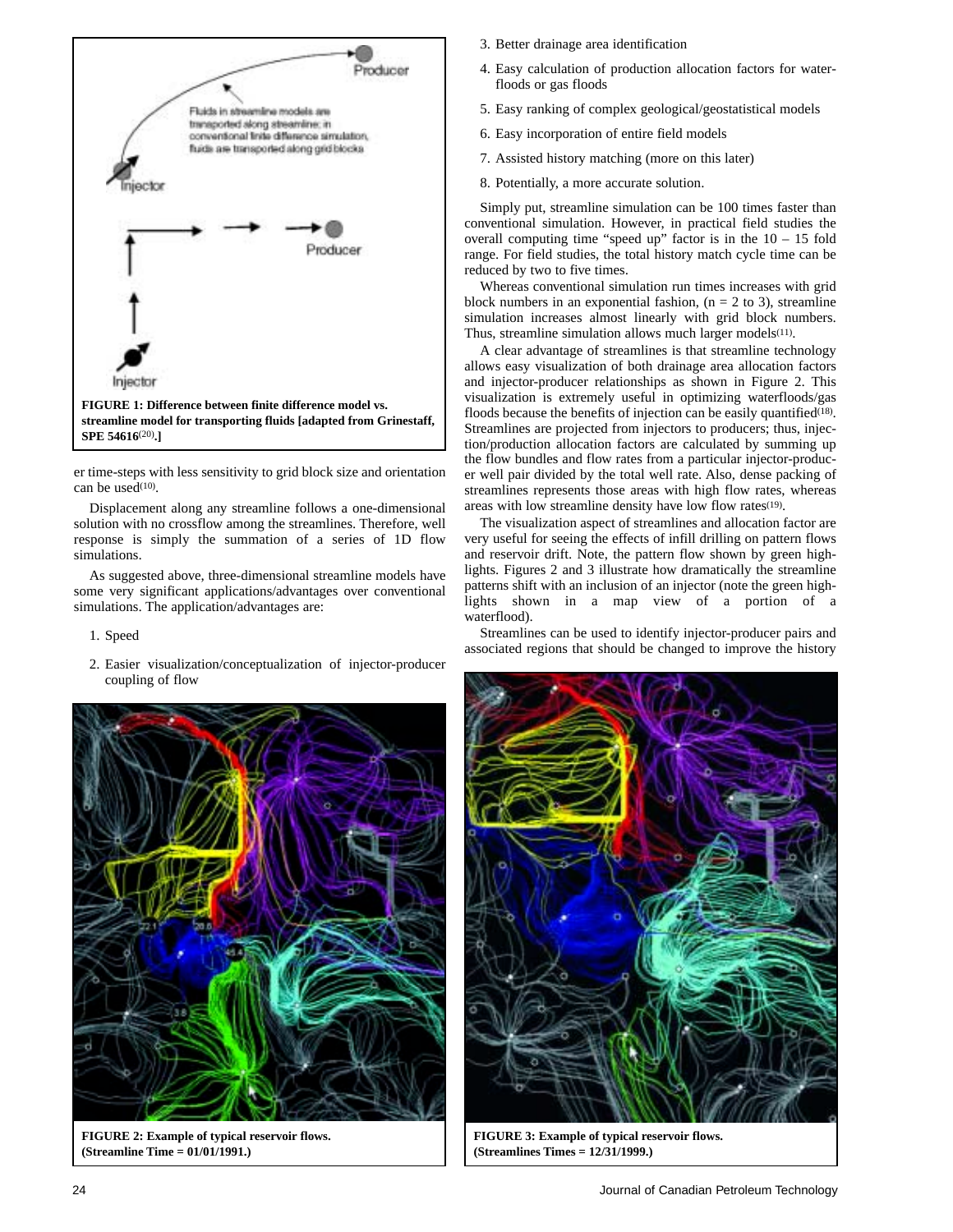

match(20, 21) as shown in Figure 4. This is very useful in the history matching process, where one of the key aspects is determining what parameters and where those changes should be made (i.e., in what regions). Streamline technology clearly identifies those regions.

The greater speed of streamline simulation allows the user to include more grid blocks (i.e., providing greater spatial resolution), therefore requiring less upscaling, in a model with a more realistic permeability distribution, and which better captures the outer boundary conditions (offset wells; pressures, aquifers etc). In other words, a larger (or field size) simulation with more heterogeneity can now be accounted for and can dramatically improve the history match forecast accuracy.

Computer limitations resulted in gridding restrictions for early finite difference models. They tended to be small in areal extent and therefore only small portions of a field were modelled. Examinations of streamline patterns for most waterfloods such as that depicted by Figure 2 shows why pattern element simulation models fail. Geological heterogeneity (heterogeneous permeability distributions) or even different well deliverability very often means the element of symmetry method of simulating waterfloods or gas floods is not a representative model (note that drainage patterns are highly non-symmetrical and very unique). In almost all of the field cases we have studied, we have dealt with drainage patterns that are non-symmetrical and allocation factors that are not well approximated by geometric allocation factors. The nonsymmetrical drainage pattern is a very strong function of both permeability/geological distribution and differential withdrawal (voidage) rates between wells. Any attempt to model such a flood with an element-of-symmetry approach and geometric allocation factors, in my opinion, would tend to yield incorrect and probably optimistic answers. Because of reservoir voidage considerations, it is important to include outer boundary wells in simulation studies. The computational speed of streamlines allows us to use large field models and therefore to include more realistic boundary conditions.

Streamline models are well suited for modelling viscous dominated reservoir problems that are characterized by an approximate voidage balance:

*"Reservoir problems that fit within the assumptions of streamtube derivation, even those involving hundreds of wells, can often be successfully modelled for a modest expenditure of computer and personal resources.(3)"*

Paradoxically, it is these same convective situations with high heterogeneity and/or mobility ratios that finite difference simulations have difficulty. Therefore, streamline and finite difference simulations complement each other.

Streamline models are not a panacea and do have limitations. In cases where compressible drive energy (solution gas drive or gas cap drive systems) contributes to the majority of reservoir energy, finite difference methods are superior. Some waterfloods do not have good voidage balance (voidage replacement ratio < 0.9) and this can result in a poor application for streamline technology. For capillary crossflow dominated waterflood reservoirs, conventional



finite difference simulation models still have significant advantages. A rule of thumb for use of streamline simulation is a VRR > 0.9 or a water drive index  $> 0.9$ . These rules mean that the majority of reservoir energy comes from a waterflood or water drive, and not from expansion or solution gas drives.

In gravity-dominated situations simulation speed-ups are not as pronounced but there is still a substantial savings in total cycle time due to other benefits (particularly when implementing changes with the visualization tools alluded to earlier).

#### **Assisted History Matching**

Production data is the most common data type and thus allows us to better characterize the reservoir if it can be de-convolved into its components and parameters. History matching is a critical step in integration because it allows the static geological model to be rationalized with production data. History matching has a critical role in monitoring displacement processes, constructing good reservoir models and predicting future performance. I believe that assisted history matching (AHM) will become a standard tool in the next five years and with this better and more accurate models will be developed.

Automatic history matching in which an algorithm basically controls the history match process has not had widespread practical use to date. Assisted history matching (AHM), on the other hand, shows some promise to be a practical tool for conditioning permeability fields(20, 21). Manual engineering input is always required in AHM field studies because it is not always clear at the start of a history match which parameters are important and how to adjust those parameters. Therefore, assisted history matching still requires the manual input in it.

AHM will allow engineers to better quantify the quality of the history match and develop a higher confidence level in parameter estimation and forecasts. The key reason for AHM is that numerous geological realizations can be easily screened and history matched to see if the geological realization fits. The problem with the conventional manual history match approach is that it is often extremely difficult to determine if further model improvement is achievable/necessary or if alternate models can explain the response.

Unfortunately, fine-tuning history matching is very tedious when carried out by conventional means because of the difficulty of estimating which grid blocks. This is especially true for large grid block models with large reservoir volumes. In other words, in any history match problem, we must identify the key parameters that affect the history match as well as the location of those param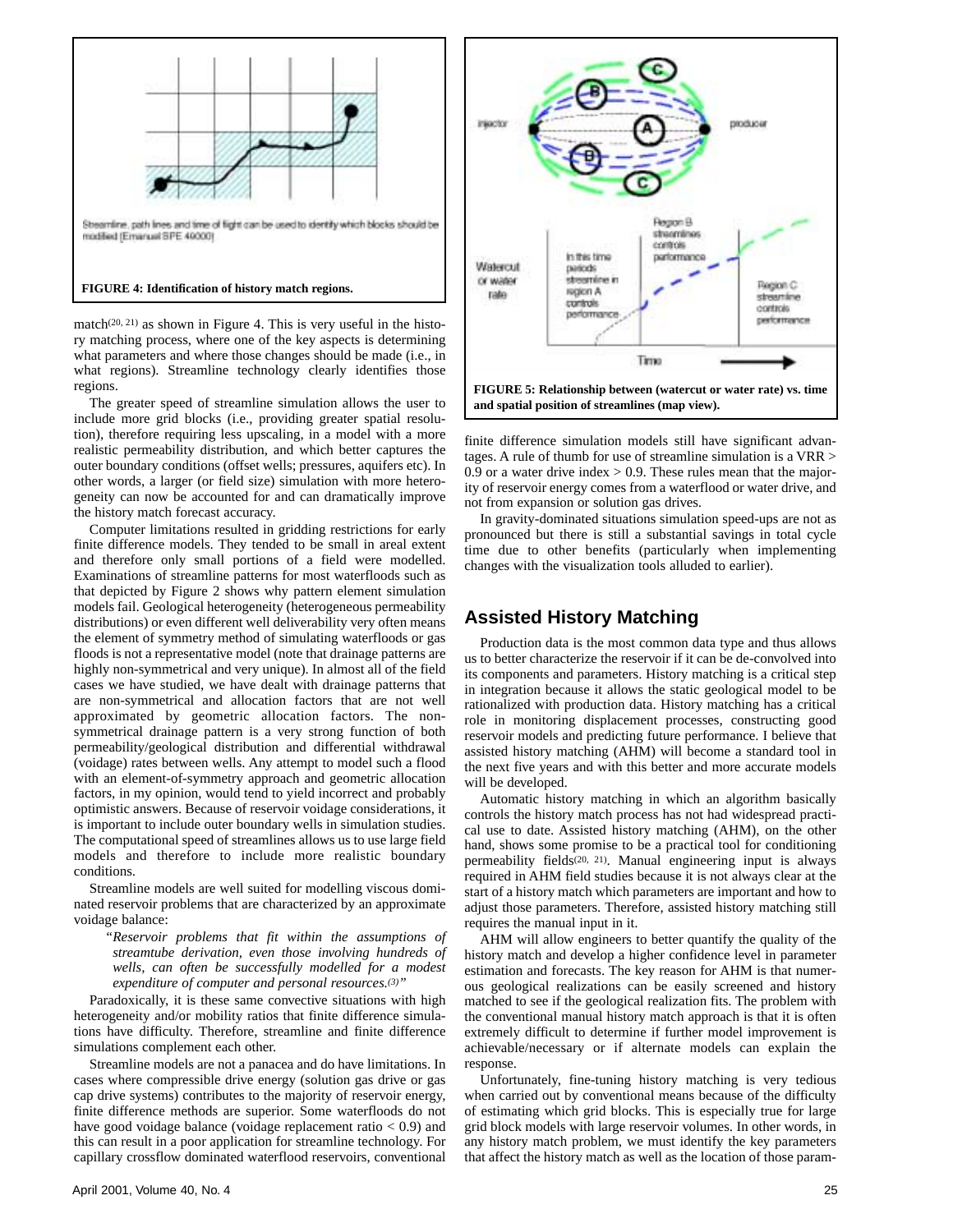eters. Determining the location where to adjust those parameters is a key stumbling block particularly for inexperienced engineers. AHM with streamline technology may allow better convergence for fine tuning models, because it allows a methodology for identifying problem regions based on the streamline and their associated producer/injector pairs. Examining streamline patterns with time of flight and allocation factors can highlight which regions affect the history match as shown in Figure 4.

According to  $Nolen^{(23)}$  one of the principle obstacles to widespread use of automatic history matching was the non-uniqueness of history matching. In other words:

*The production history of an oil reservoir does not contain enough information to allow determination of the permeability and porosity of every cell, let alone relative permeability. To define a tractable minimization problem, it is necessary to apply permeability and porosity modifications to groups of grid cells(22)."*

For the sake of discussion, as shown in Figure 5, if we imagine that each streamline in this waterflood simulation has perfect piston-like displacement, we can see that the streamlines marked "A" which have shorter time of flight periods. These will strongly control early water breakthrough whereas streamlines marked "B" and "C" control later stage watercut. Thus, streamline technology helps in grouping cells that need to be modified.

Besides the identification of history match regions where changes need to be made, there is a second advantage when working with streamlines. We can easily see how the travel time along a single streamline can be increased or decreased by changing permeability. Darcy's Law defines flow along a single streamline path connecting injector to producer; (see page 4).

```
v = \frac{k}{\mu} \frac{\Delta P}{\Delta S}∆
```
where:



- $k =$  permeability
- $\mu$  = viscosity
- $\Delta P$  = pressure difference<br> $\Delta S$  = distance travelled a
- distance travelled along the streamline
- $v =$  velocity

By multiplying permeability up in all the grid blocks along the streamline, the velocity of fluid will increase and travel time will decrease proportionally and in a quasi-linear fashion<sup>(24, 25)</sup>. Therefore, by adjusting permeability fields in specific regions (e.g., see Regions A, B, and C, in Figure 5) we can history match watercut in a waterflood or GOR in a gas flood. To increase the velocity of water and achieve an early water breakthrough profile we can adjust permeability, porosity or movable oil saturation in region A.

The research<sup>(20 – 28)</sup> in this area, in the last few years, has made large strides in making assisted history matching into a more useful field tool.

History matching can be thought of as composed of two parts. The first part, or outer loop, generally considers the overall architecture of the reservoir. In other words, are layers connected to each other or do faults/shale layers compartmentalize the field? The second part or inner loop is concerned with the permeability and porosity distribution within a layer or region. The majority of time is spent in a conventional manual history match simulation study on the inner loop, because it is not always clear on how good the history match can be. Sometimes engineers spend so much time on the inner loop that they may overlook changing something critical in the outer loop such as a major geological feature. In other words, when a model is calibrated by a manual approach, numerous runs are spent changing parameter values with relatively few runs adjusting the conceptual model (outer loops). AHM allows engineers to solve the inner loop problems more efficiently. Solving inner loop problems more efficiently would then allow a more thorough/comprehensive investigation of reservoir models.

### **Summary**

- 1. Streamline technology is a very useful and practical technology for waterflood optimization; in eight field cases I have seen some significant advantages of the technology.
- 2. Streamline and conventional finite difference simulation can complement each other.
- 3. Streamline technology and know-how is still developing.
- 4. Assisted history matching (AHM) technique for conditioning permeability distributions is an area of active research, large potential, and will likely soon develop into practical technology.

#### **Acknowledgements**

Many of the referenced authors and others have shown great foresight and persistence to bring forward this technology; I wish to acknowledge their contributions.

## REFERENCES

- 1. HIGGINS, R.V. and LEIGHTON, A.J., A Computer Method to Calculate Two-Phase Flow in Any Irregularly Bounded Porous Medium; *Journal of Petroleum Technology, pp. 679-683, June 1962.*
- 2. LEBLANC, J.L. and CAUDLE, B.H., A Streamline Model for Secondary Recovery; *SPE Journal , pp. 7-12, March 1971.*
- 3. BEHRENS, R.A., JONES, R.C., and EMANUEL, A.S., Implementation of a Streamline Method for Flow Simulation of Large Fields; *Journal of Canadian Petroleum Technology, Special Edition, Vol. 38, No. 13, 1999.*
- 4. LAKE, L.W., JOHNSTON, J.R., and STEGEMEIER, G.L., Simulation and Performance Prediction of a Large-Scale Surfactant/Polymer Project; *paper SPE 7471, 1978.*
- 5. EMANUEL, A.S., ALAMEDA, R.A., BEHRENS, R.A., and HEWETT, T.A., Reservoir Performance Prediction Methods Based on Fractal Geostatistics; *paper SPE 16971, 1987.*